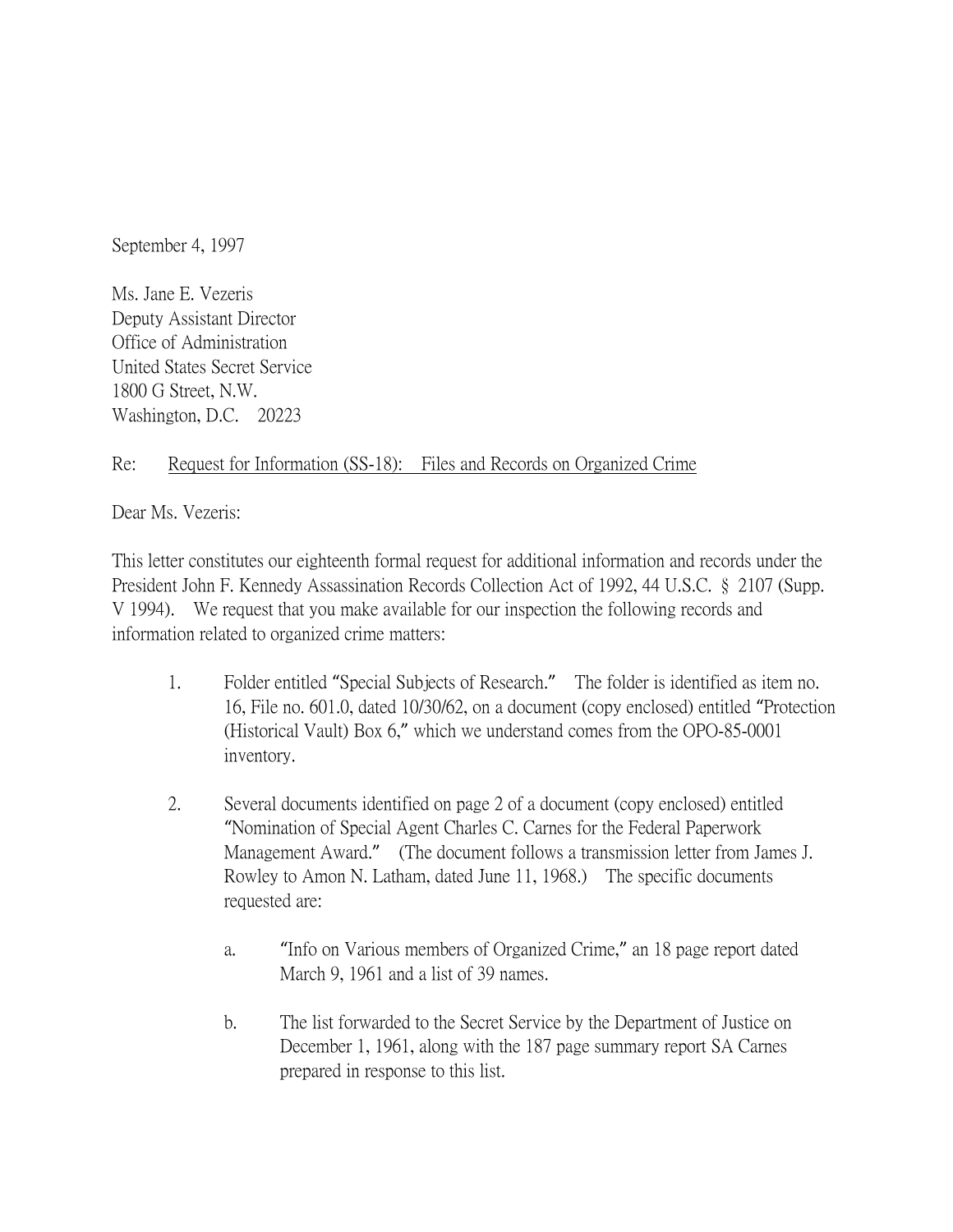- c. The 87 page summary report prepared by SA Carnes later in 1962, on 347 Organized Crime subjects.
- d. Additional lists totaling approximately 3,000 names as well as Secret Service documentation prepared in response to Department of Justice requests.
- 3. Please identify the location of the records of the Special Investigations and Security Division, which we understand was the coordinating unit for Organized Crime activities at the Secret Service around the time of the Kennedy assassination. To the extent that you have any inventories or descriptions of such records, please make them available.
- 4. In addition, we ask that you check your records for files on the following individuals and that you make the results of your search available to us.

--James Riddle Hoffa

--Sam Giancana

--Edward Grady Partin

--Fred Otash

--Judith Campbell Exner

- --Dominick Bartone
- --Joseph Campisi

--Paul Roland Jones

- --Russell Douglas Matthews
- --John Rosselli
- --Norman Rothman
- --Santos Trafficante

By making this request, we are not designating these materials "assassination records." To the extent that this request presents logistical or other difficulties that we may not have anticipated, or to the